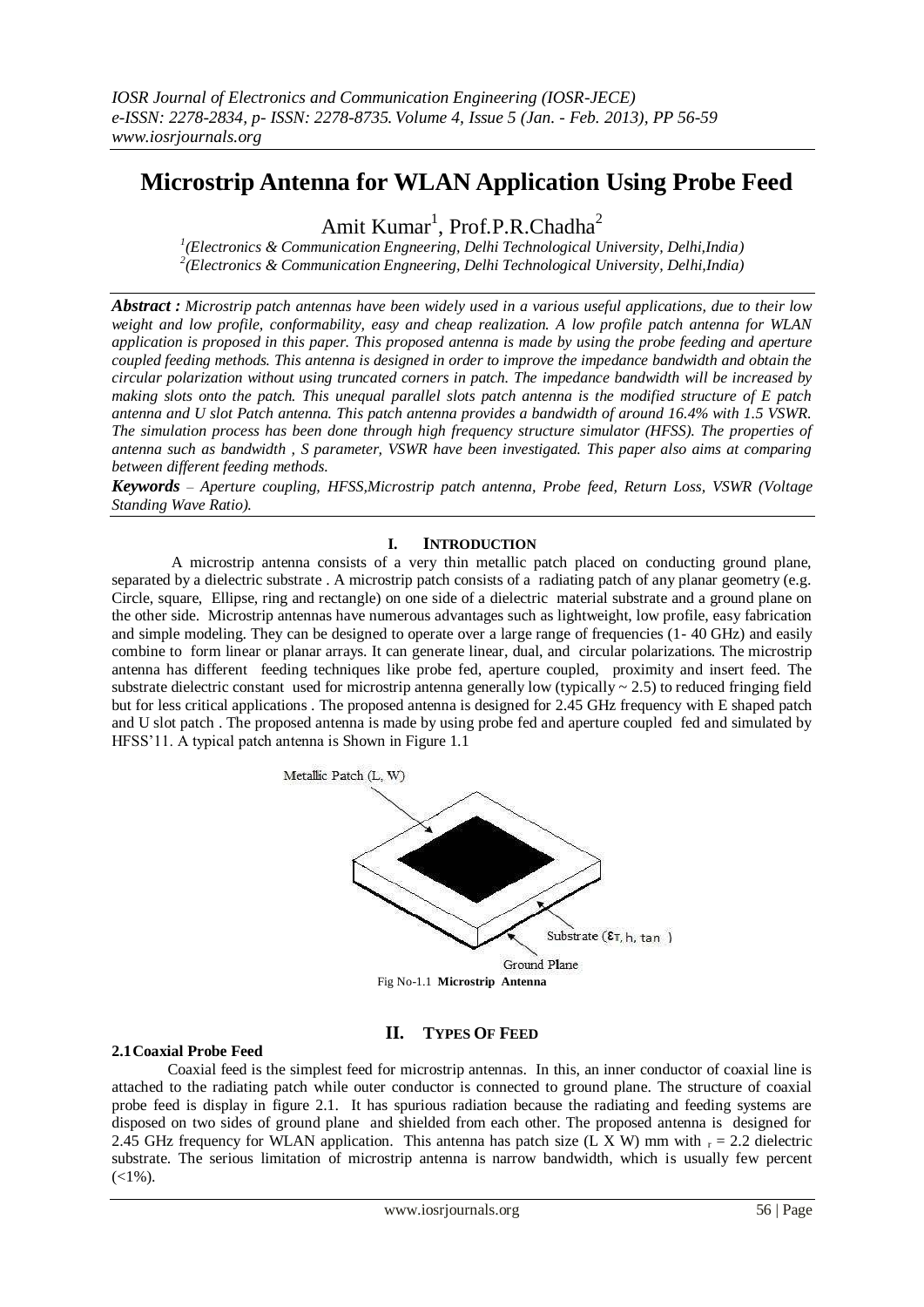

# **2.2 Aperture Coupled Feed**

In this the radiating patch is etched on the top of the antenna substrate and feed line is etched on the bottom of substrate. The thickness and dielectric constants of these two substrates may thus be chosen independently to optimize the distinct electrical functions of radiation and circuitry. The basic structure of aperture coupled microstrip antenna is shown in figure 2.1.

## **III. ANTENNA GEOMETRY FOR PROBE FEED**

In this paper, We used various patch shapes like U slot, E Shaped and some another unequal shapes slots in rectangular patch with different dielectric constants. But the best result is provided by unequal E shaped slot with rectangular patch.

#### **3.1 E Shaped Rectangular Patch Antenna**

In this paper, the well known technique of an E shaped patch used for a wide band width. An E-shaped patch antenna is easily formed by cutting two slots from a rectangular patch [4]. By cutting the slots from a patch, gain and bandwidth of microstrip antenna can be enhanced. For this proposed antenna, size of ground plane is (L X W) 76 X 88 mm and thickness of dielectric substrate is 6.7 mm with  $r = 2.2$ . The geometry of E shaped patch antenna is shown in table 1. 1



|  |  | $W$ L Ws SL1 SL2 P F H fr      |  |  |
|--|--|--------------------------------|--|--|
|  |  | 48 36 6.3 30 30 11.4 9 6.7 2.2 |  |  |

TABLE 1. The Dimensions of Patch In MM

## Figure 3.1 Geometry of Unequal E Shaped Patch Antenna

This E shaped patch antenna provides a 7.8 % (2.34 - 2.53 GHz) impedance bandwidth with 5.8 dB gain. The figure 3.2 (a) and 3.3 (a) is shown the return loss in dB and smith chat for equal size of slots in patch. The E shaped patch antenna is designed here, has -33 dB return loss. The gain curve is shown in figure 3.4 (a). This antenna provides good VSWR (~1.02).

When the slot  $S_{L1}$  gets shorter, it forms the unequal slots E shaped patch antenna as shown in fig 3.1 [5]. This unequal E shapedpatch antenna provides circular polarization. This antenna provides 16.4 % (2.15 GHz -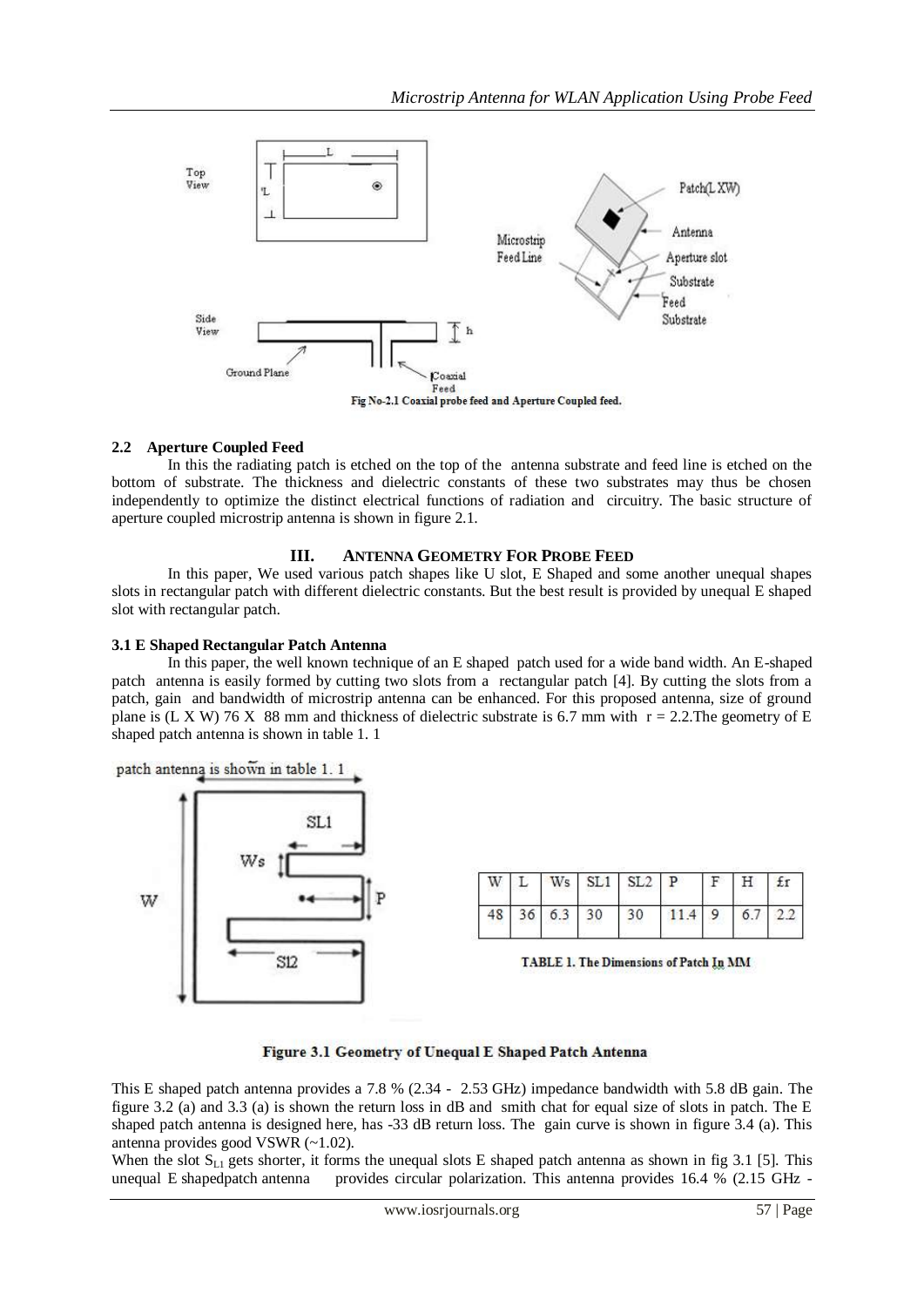2.53 GHz) impedance bandwidth at -10 dB return loss and 6dB gain.

# **IV. Antenna Design Results**

The figures 4.1, 4.2 and 4.3 are showing the return loss in dB and smith chat for unequal length of slots in patch. The E shaped patch antenna designed here has near about (-32) dB return loss. The gain curve is shown in figure 4.4 , this antenna provides good VSWR (~1.5) . Table 2 shows simulated results.







| <b>Patch Shape</b>          | <b>Frequency</b> | Gain   | <b>Return Loss</b> | <b>Bandwidth</b> |
|-----------------------------|------------------|--------|--------------------|------------------|
| <b>E</b> Shaped Patch       | 2.45 GHz         | 5.6 dB | $-33$ dB           | 7.8%             |
| Unequal arms E Shaped Patch | 2.43 GHz         | 6 dB   | $-31.2$ dB         | 16.4 %           |

 **TABLE 2. Simulated Results For Probe Feed Patch Antenna**